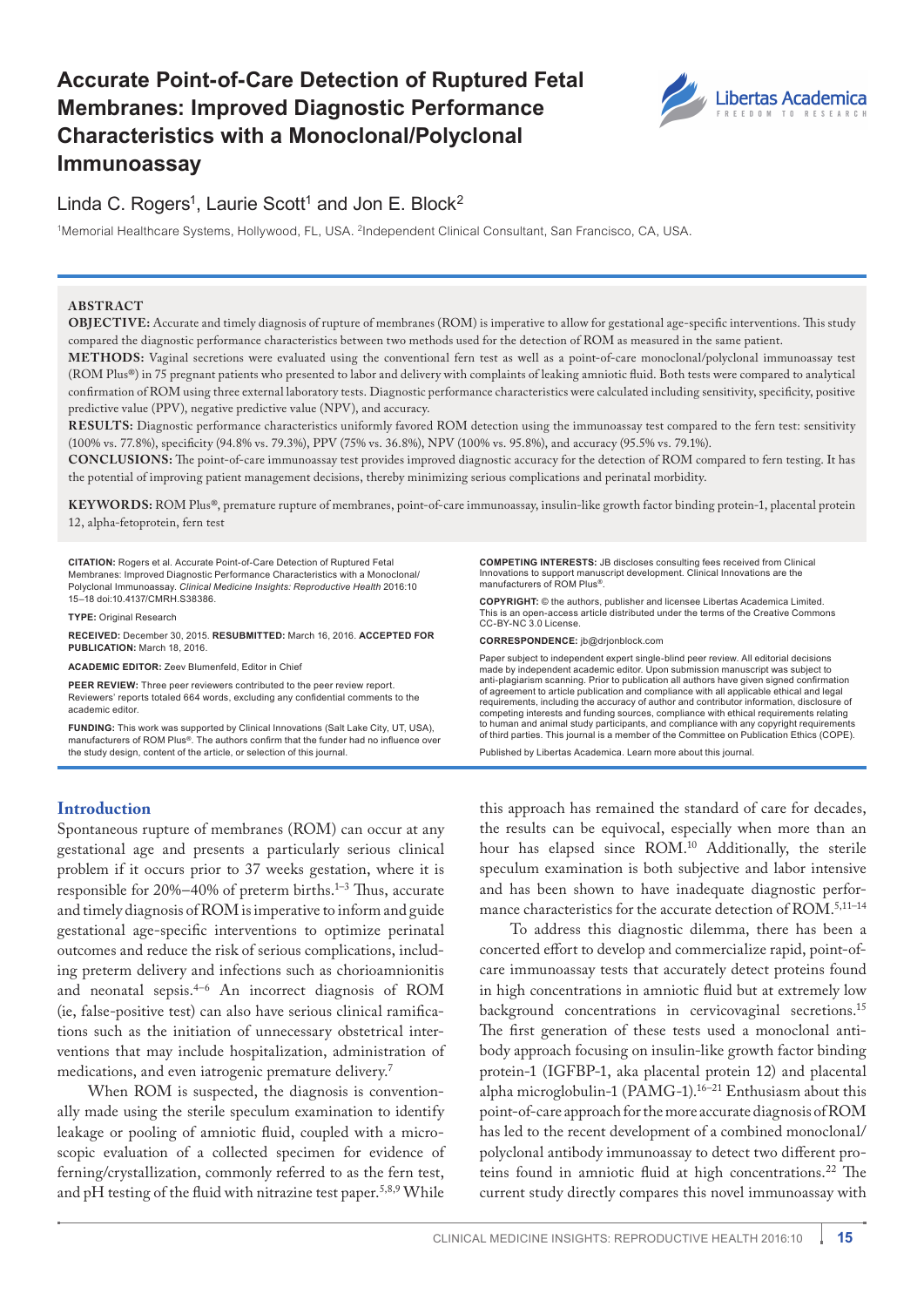the traditional fern test, each measured in the same patient with suspected ROM.

#### **Materials and Methods**

This study compared the diagnostic performance characteristics between two methods used for the detection of ROM at a single institution: (1) the fern test and (2) a monoclonal/ polyclonal immunoassay test (ROM Plus®; Clinical Innovations). Seventy-five (75) pregnant patients between 14 and 41 weeks gestation presenting with a complaint of ROM were involved in this study. According to hospital protocol, a clinician who had demonstrated competency in assessment of ROM performed a standard sterile speculum examination upon the patient's presentation. A swab was first obtained from the vaginal pooling if present or from the vault if not, and a slide was prepared for conventional clinical laboratory evaluation of crystallization (fern test). A second swab was then collected from the vagina for evaluation using the ROM Plus® immunoassay test. The slides prepared for the fern test and the ROM Plus® test were sent to the hospital laboratory for interpretation. Both tests were compared to an analytical confirmation of ROM using an independent reference laboratory.

The methodological details of the monoclonal/polyclonal antibody assay test have been published previously.22 Briefly, the ROM Plus® is a point-of-care test that accurately detects the presence of two amniotic fluid proteins, IGFBP-1 and alpha-fetoprotein (AFP). The threshold of detection for this assay is 5 ng/mL for IGFBP-1 and 150 ng/mL for AFP. The concentration of these proteins in amniotic fluid is between 10,500 and 350,000 ng/mL for IGFBP-123 and from 2,800 to 26,000 ng/mL for AFP.<sup>24</sup>

Collected samples were used to establish analytical confirmation of ROM using an external reference laboratory using a composite of three tests: an enzyme-linked immunosorbent assay (ELISA) quantification of IGFBP-1 and AFP, a competitive rapid immunoassay test for the diagnosis of ROM (Amnisure®; Qiagen) that detects the presence of PAMG-1 protein, and a repeat of the ROM Plus® test. The final diagnosis of ROM was based on all three analytic confirmation sources being positive. Conversely, the final diagnosis of intact membranes (no ROM) was based on all three analytic confirmation sources being negative.

Both the clinicians and patients were blinded to the results of the ROM Plus® test. Clinical decision making was based on the results of the fern test, physical examination, and the clinical course.

Diagnostic performance characteristics were calculated for each test, including sensitivity, specificity, positive predictive value (PPV), negative predictive value (NPV), and accuracy (ie, overall agreement).25 Statistical differences between the test measurements were computed using McNemars exact test, two-sided.

The study protocol and methodology were reviewed by the Memorial Healthcare System IRB. The study design was **Table 1.**  $2 \times 2$  data comparison: ROM Plus® vs. fern test.

| <b>ROM PLUS</b> |                 | <b>TOTAL</b> |
|-----------------|-----------------|--------------|
| <b>POSITIVE</b> | <b>NEGATIVE</b> |              |
| 11              | 12              | 23           |
| 3               | 49              | 52           |
| 14              | 61              | 75           |
|                 |                 |              |

considered to be an internal validation study, and formal IRB approval was not required as clinical decision making was not altered by the ROM Plus® test results. The research complied with the principles of the Declaration of Helsinki.

## **Results**

Table 1 provides the between-test comparison data for all 75 patients. Approximately 79% (11 of 14) of positive results were in agreement between the two tests. Similarly, only 80% (49 of 61) of negative results were concordant between the fern and ROM Plus® tests. The overall lack of concordance between the test measurements was statistically significant  $(P = 0.035)$ .

Sufficient quantities of vaginal fluid were available for 67 patients (89%) to allow analytical confirmation with the three composite measurements. Comparing the ROM Plus® results with the confirmatory analytical confirmation tests resulted in overall excellent diagnostic accuracy with a sensitivity of 100% and a specificity of 94.8% (Table 2). The corresponding PPV and NPV for the ROM Plus® were 75% and 100%, respectively. Only three measurements were discordant between the ROM Plus® test and the analytical confirmation, resulting in an overall accuracy of 95.5% (64 of 67).

Comparing the conventional fern test with the confirmatory analytical confirmation tests resulted in lower diagnostic accuracy with a sensitivity of 77.8% and a specificity of 79.3% (Table 3). The corresponding PPV and NPV for the fern test were 36.8% and 95.8%, respectively. Fourteen measurements were discordant between the fern test and the analytical confirmation, resulting in an overall accuracy of 79.1% (53 of 67).

As shown in Table 1, there were 15 cases that had discordant results between the two test measurements. Thirteen of these patients had analytical confirmation, and their individual results are provided in Table 4.

**Table 2.** Diagnostic performance characteristics: ROM Plus® vs. analytical confirmation.

| <b>ROM PLUS</b> | <b>ANALYTICAL CONFIRMATION</b> |                 | <b>TOTAL</b> |
|-----------------|--------------------------------|-----------------|--------------|
|                 | <b>POSITIVE</b>                | <b>NEGATIVE</b> |              |
| Positive        |                                | 3               | 12           |
| Negative        |                                | 55              | 55           |
| Total           |                                | 58              | 67           |

**Notes:** Sensitivity = 100%. Specificity = 94.8%.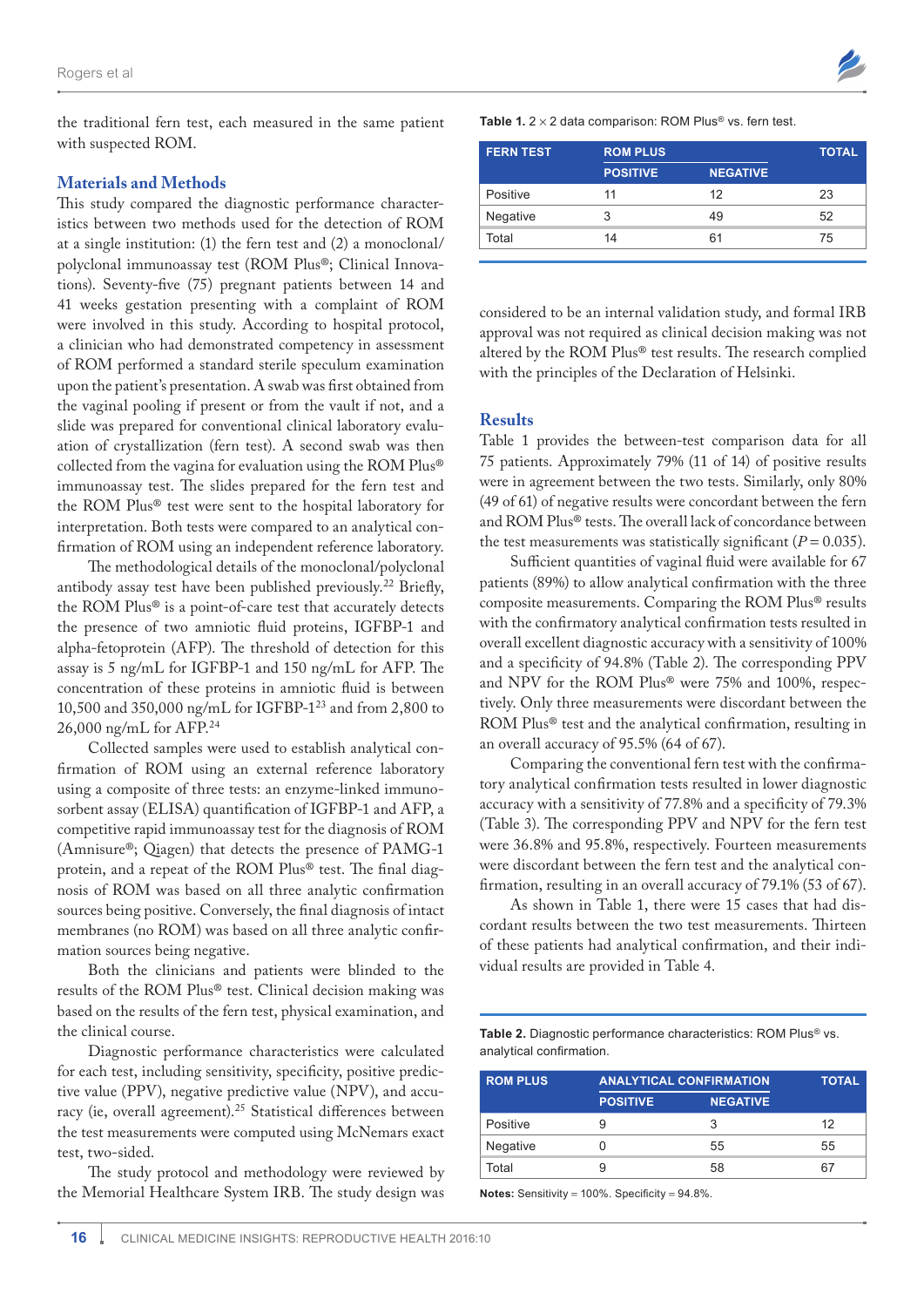| Table 3. Diagnostic performance characteristics: fern test vs. |
|----------------------------------------------------------------|
| analytical confirmation.                                       |

| <b>FERN TEST</b> | <b>ANALYTICAL CONFIRMATION</b>                              |                 | <b>TOTAL</b> |  |  |
|------------------|-------------------------------------------------------------|-----------------|--------------|--|--|
|                  | <b>POSITIVE</b>                                             | <b>NEGATIVE</b> |              |  |  |
| Positive         |                                                             | 12              | 19           |  |  |
| Negative         | 2                                                           | 46              | 48           |  |  |
| Total            | 9                                                           | 58              | 67           |  |  |
|                  | <b>Notes:</b> Sensitivity = $77.8\%$ Specificity = $79.3\%$ |                 |              |  |  |

**Notes:** Sensitivity = 77.8%. Specificity = 79.3%.

## **Discussion**

Previously published results have shown robust diagnostic accuracy (sensitivity 99% and specificity 91%) for the ROM Plus® and low specificity (72%) for the fern test.<sup>22</sup> The findings from the current study corroborate and extend these results and suggest that fern testing is inferior to ROM Plus®, especially with respect to detecting true-negative results. The high level of diagnostic accuracy achieved with the ROM Plus® is particularly important in cases of equivocal ROM as nearly one-quarter of all patients ultimately diagnosed with ROM do not present with overt clinical evidence of ruptured membranes on initial presentation.<sup>8</sup> Indeed, in the current study, over 95% of the ROM Plus® results corresponded with the true analytical confirmation. This excellent level of concordance is in sharp contrast with the fern test that incorrectly classified specimens more than 20% of the time compared with external confirmatory tests.

The high sensitivity consistently achieved with the ROM Plus® test is due, in large part, to the unique monoclonal/ polyclonal antibody approach where the polyclonal antibodies combine with multiple (8–12) amino acid peptides contained in the 259 full-length IGFBP-1 protein chain, while the monoclonal tests combine with a single epitope site. This may provide an advantage over other currently available rapid immunoassay tests that rely on a single monoclonal antibody.

The limitations of the current study include the use of only one comparator, the fern test, which has historically provided inadequate diagnostic accuracy for ROM.14 Nevertheless, microscopic evaluation of vaginal fluid for evidence of crystallization using the fern test remains a common and standard approach, despite the known shortcomings.<sup>1</sup> Another limitation is the choice of the confirmatory test. The *gold standard* to confirm ROM is to inject indigo carmine into the amniotic sac during amniocentesis and then assess whether any blue fluid is visibly leaking from the cervical or pooling in the vaginal vault.<sup>5</sup> As amniocentesis is an invasive procedure and was not medically indicated in these patients, this confirmation was not performed. The combined use of the ELISA for IGFBP-1 and AFP, another immunoassay for PAMG-1, and repeating the ROM Plus® was considered the best alternative to indigo carmine injection. The validity of the confirmatory process is limited by the technical performance of these assays. Finally, while the current study does represent pragmatic, real-world utilization of these tests, it was conducted at a single center without a rigorous methodological protocol.

This unique monoclonal/polyclonal immunoassay can be performed easily and rapidly at the patients' bedside by a variety of caregivers without the need for a speculum examination. Indeed, it may be particularly useful in low resource settings where rapid, point-of-care testing has been shown to be more accurate and cost-effective than a sterile speculum examination.21 While the results should not be interpreted in isolation, it is an ideal addition to the current diagnostic armamentarium for accurately detecting ROM and for guiding correct clinical management decisions to improve obstetrical and neonatal outcomes.

| <b>PATIENT ID</b> | <b>FERN TEST</b> | <b>ROM PLUS</b> | <b>ROM PLUS (REPEAT)</b> | <b>AMNISURE</b> | <b>ELISA</b>      | <b>COMMENTS</b>                   |
|-------------------|------------------|-----------------|--------------------------|-----------------|-------------------|-----------------------------------|
| 008               |                  | $^{+}$          | $+$                      | $+$             | $+$               | Delivered within 6 hours          |
| 019               | $+$              |                 | $\overline{\phantom{0}}$ |                 |                   | Induced preterm delivery 21 weeks |
| 031               | $+$              |                 |                          |                 |                   | Primary C-section <24 hr          |
| 032               | $+$              |                 |                          |                 |                   | Vaginal delivery <24 hr           |
| 042               | $+$              |                 | -                        |                 |                   | Vaginal delivery <24 hr           |
| 052               |                  | $+$             | $+$                      | $+$             | $+$               | Vaginal delivery <24 hr           |
| 055               | $+$              |                 | -                        |                 | $\qquad \qquad -$ | Vaginal delivery <24 hr           |
| 061               | $+$              |                 | -                        |                 |                   | C-section $<$ 24 hr               |
| 065               |                  | $+$             | -                        |                 |                   | Vaginal delivery                  |
| 071               | $^{+}$           |                 | -                        |                 |                   | Delivered 3 days later            |
| 072               | $+$              |                 | -                        |                 |                   | C-section                         |
| 073               | $+$              |                 | -                        |                 |                   | Discharged                        |
| 074               | $+$              |                 |                          |                 |                   | Repeat C-section                  |

#### **Table 4.** Data for discrepant patients.